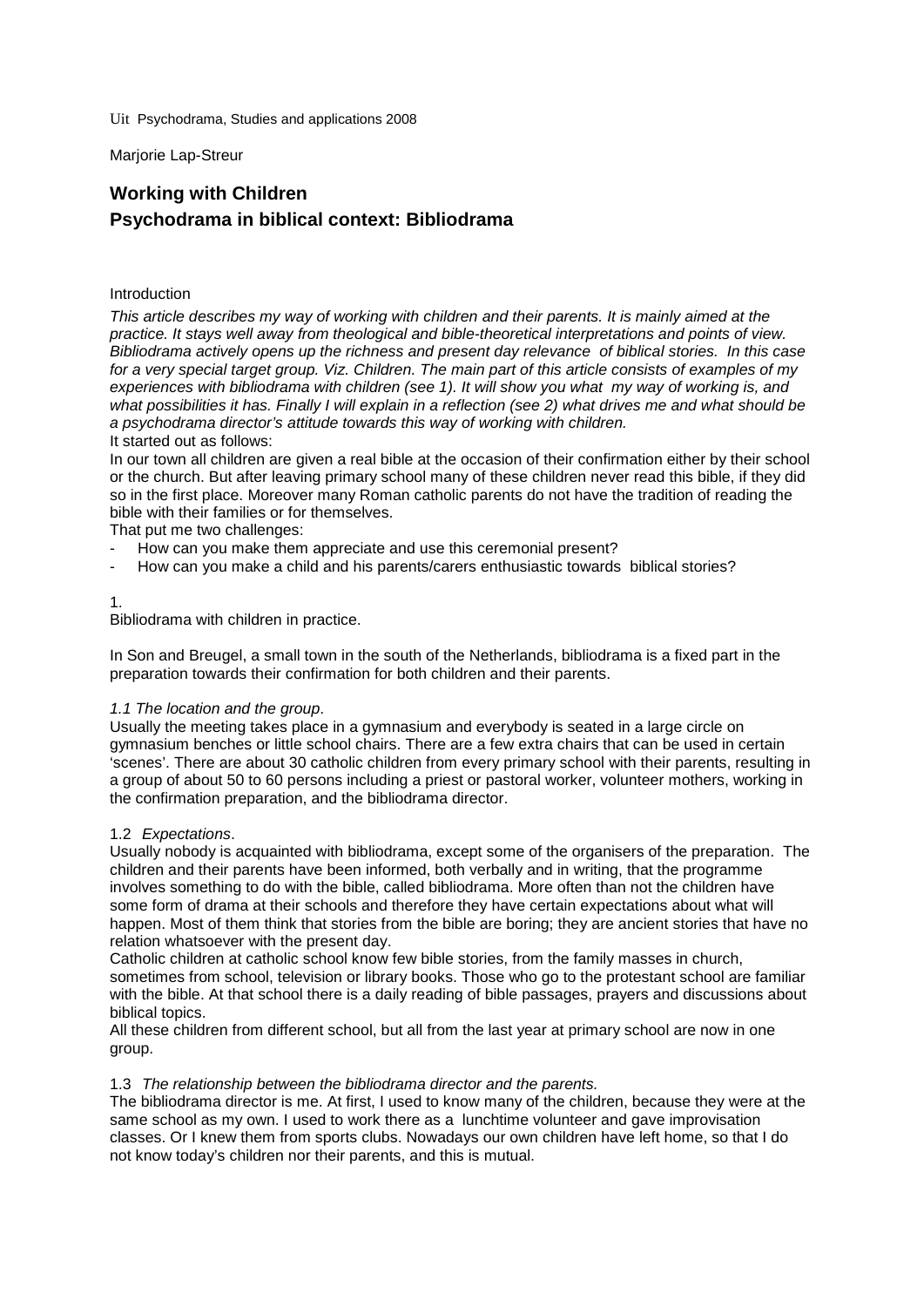As I know nothing about the children's background I have to rely on my ability to improvise. Luckily it seems to work as both the children and their parents have expressed, afterwards, that they thought it was fun and inspiring.

# 1.4 *The meeting itself*.

Time for this meeting is restricted to one and a half hours. For this reason I use mainly short ways of working.

Phase 1. The introduction.

This is a warming up and trying to tune in with the children and their parents. The warming up consists of:

- Chatting, who I am (the director), something about myself and why I am doing this.
- Something about the meaning of the word 'confirmation', where it comes from and what does it stand for. What are your parents hopes concerning your confirmation.
- Something about themselves; which schools are present, do you know each other? etc.
- Link up with the frame of reference of those present and the questions they are dealing with;"What do I do with the bible? The stories in it are boring' etc. that is something I often hear , I do not agree with this, if I did, I wouldn't be here...."
- The bible is a book about people, people with feelings and thoughts, people who experience things and call themselves "children of God", people like you and I.

## Phase 2. Preparation of acting by means of mini-action.

*To activate the group and have them get used to acting and putting ideas into scenes I start with a number of mini-actions. We bring this about by trying to imagine different locations where stories in the bible took place, such as: by the waterside, on the sand, in an open space, on a mountain, around a tree or a closed space. I try not to take them by surprise, so I tell them what we are going to do. Below a report of one such mini-action.*

*"If I say water , what story do you think of? Do you know any story from the bible that involves water? If you do, I will ask you to tell something of that story, so that everybody will get to know it and then I will ask you to act some of it out. I will ask you three questions:*

- *1. Who are you in this situation, what does that person do, show us.*
- *2. What could this person probable feel it that moment? Not necessarily the exact feelings that may occur in the bible, as they are not often written down anyway. But they must have thought something or felt something at the time.*
- *3. And then I will ask you after you have acted this out: Is that it? Then you can go back to your place and you are no longer the person you acted, but yourself again. So it is very short, and if you like you can all take turns.*

*More often than not it is surprising how much the children know about the stories, and if they do not know anything it is even more surprising how involved and interested they get in what the others are telling or acting out. They really want to get into these stories from the bible. There are many stories involving water. Apparently some favourites. Below some examples.*

- *Moses in his basket and the princess.*

A girl said: ' I am the princess, I am at the water side and I see a little basket in the water' . I ask her: 'What might the princess think when she sees the basket'? The girl/princess answers:' What a pretty basket' ! Everybody starts to laugh and the girl, startled, looks at me, worried that they are all laughing at her. I am standing beside her and say: ' It is very well possible that that is exactly what the princess thought. This princess obviously loves pretty things and she recognises pretty things when she sees them, so she sees a pretty basket. Probably this princess couldn't see baby Moses from the riverbank. It's a good thing she has an eye for pretty things, otherwise she would never have seen the basket and Moses would not have been saved'. The girl looked at me gratefully. As I asked her:' I bet you like pretty things, don't you'? she laughed, and so did her parents, She said:"Very much so". This little incident was an eye-opener to the group. There are more than one way of looking at things,

more reasons to do things and preferences. Every parent and child, who already had his image of a little basket with legs or arms sticking out, now had a new image to think about.

## - *Somebody walking on the water.*

Many times it appeared that children thought that only Jesus was able to walk on water. But so could Peter. During the acting out there is a lot of laughter as the children themselves walk, surprised, taking it for granted, sinking into the water or rolling on the ground etc. When they lie down, I always make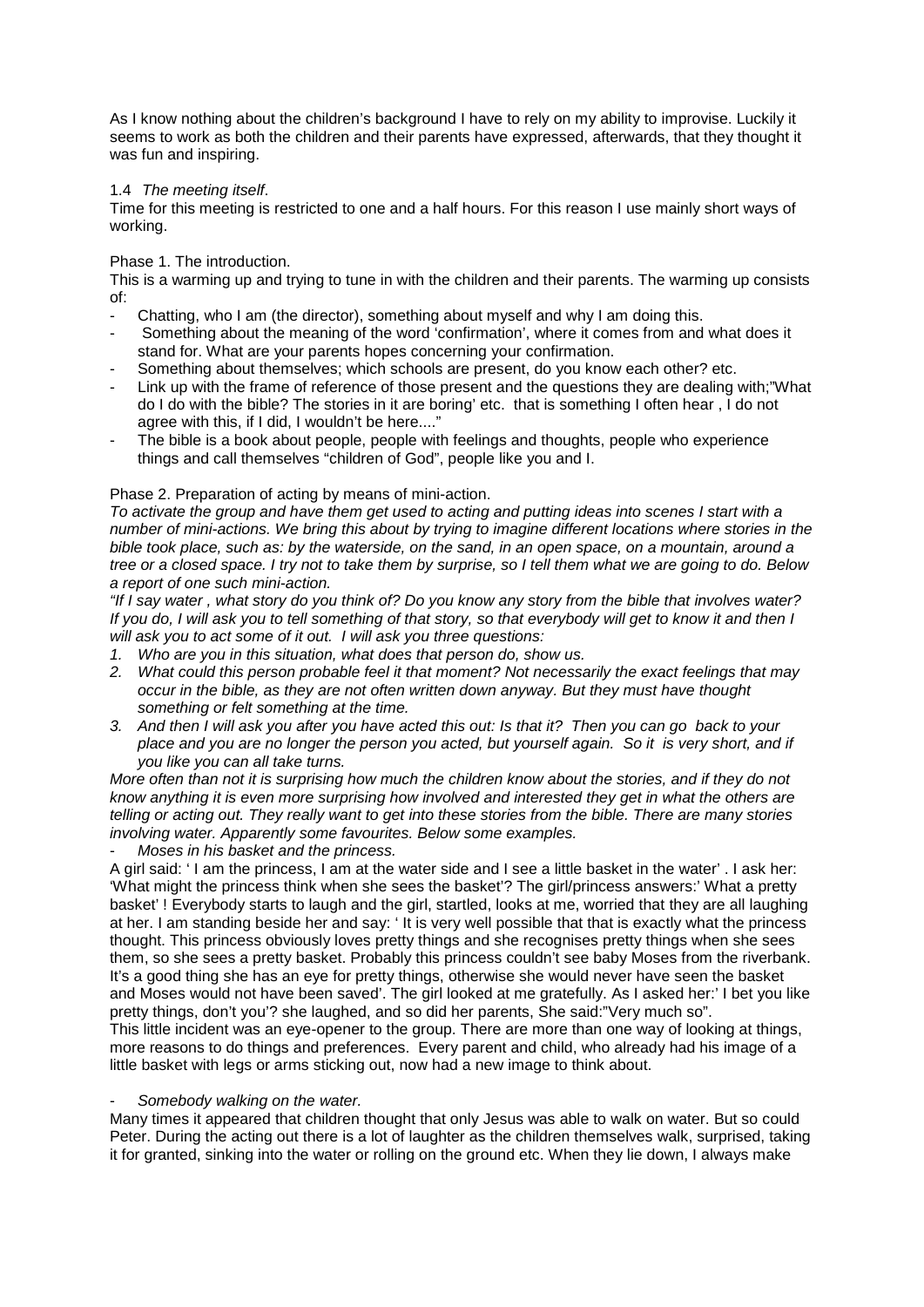them stand up again and then I ask them: What might he have thought or felt when he was walking on the water?

It is essential that they stand up again before speaking for practical as well as emotional reasons. Lying down may evoke less pleasant associations to both parent or child, which I want to avoid, and practical because people tend to speak very softly when lying on the ground.

- *John the Baptist, who baptizes many people and then Jesus as well.* Heard reactions: "Hey I know that one, he got famous' That I am allowed to baptize him'! - *In the boat during a storm, frightened disciples and Jesus asleep.*

"Jesus, do something, I'm afraid, We're afraid" or "You needn't be afraid, I am with you" of "I wasn't sleeping".

*Very often, after acknowledging and thanking the child I offer the opportunity for other alternatives. "It's very well possible that Jesus, Peter, John etc felt or thought like that. Can you think of other possibilities? What different things might they have felt or thought? This way an array of opinions, thought and feelings, different interpretations appears, brought up by the children themselves (sometimes ever their parents, who can't help themselves)*

*The same kind of mini-actions apply to sand, tree, enclosed space etc.*

#### *Phase 3. Acting*

*Now the group is ready for something new, a different way of working.* 

*I try to build bridges now, link present and past, look past cultural differences. The old testament, e.g. is very important for the Jews. It tell their history. Muslims, Jews and Christians write about the same Abraham etc. I try to find common roots. We discuss the difference between the Old and New Testament. I end by saying that it is a good thing that the bible does not really talk about feelings and thoughts, allowing us to imagine those for ourselves.*

*Then I introduce the new way of working. With shy, anxious groups I show them what they can expect once or twice. Often trying out new things myself, to prevent myself from getting stuck in routine.*

# *This new way of working we call "the opposite"*

*Everybody can join in. The structure is simple. You can show how to do it, and the children and their parents know what it's all about. I like this way of working not just because we developed it ourselves, but also because is involves a sense of humor, relativisation and depth. Below you will find two examples.*

#### *The opposite and the parable of the Lost Son.*

I ask them if they know this story and if so, who can tell it. Usually they think it's quite normal, and therefor not very interesting, that the father welcomes the son back into the family. Besides, it's not very interesting if you know how it is going to end anyway. That's what the children say. Everything changes when I say:

Any man has moments in his life when he has to make a choice. 'Living is making choices'. To do or not to do. In this situation the father had to make a choice. Either accept his son back again, or reject him. We could try to find out, what arguments he might have had for not accepting him back. In the middle of the circle I place a chair, the 'no-chair'for the father who doesn't want his son back, and another one, the 'ýes-chair' for the father who does. You can see both children and parents wondering: Can she do that, He takes him back, doesn't he? But we start with the 'no-chair'. It appears that children are excited to explore what this chair stands for. Sometimes the children are so surprised or prejudiced that there is no room for independent thinking or using their imagination. Then I take the

lead: 'No, I will not accept him back. He might have contracted a frightening bug. He has changes so much etc. I ask the group if they think he might have thought that. Then they come up with lots of other ideas for the 'no-position'

"Maybe he's just here for a rest, and will disappear again'

"Maybe he's involved with the wrong friends"

"He may be addicted"

"Is he only back for the money"?

"Is he trying to pick a fight"?

"He ha hurt me so many times already, I don't want to live through that again. Can I trust him? Etc. Their arguments can be so convincing you can hardly imagine the father allowing the son back into his home, his life.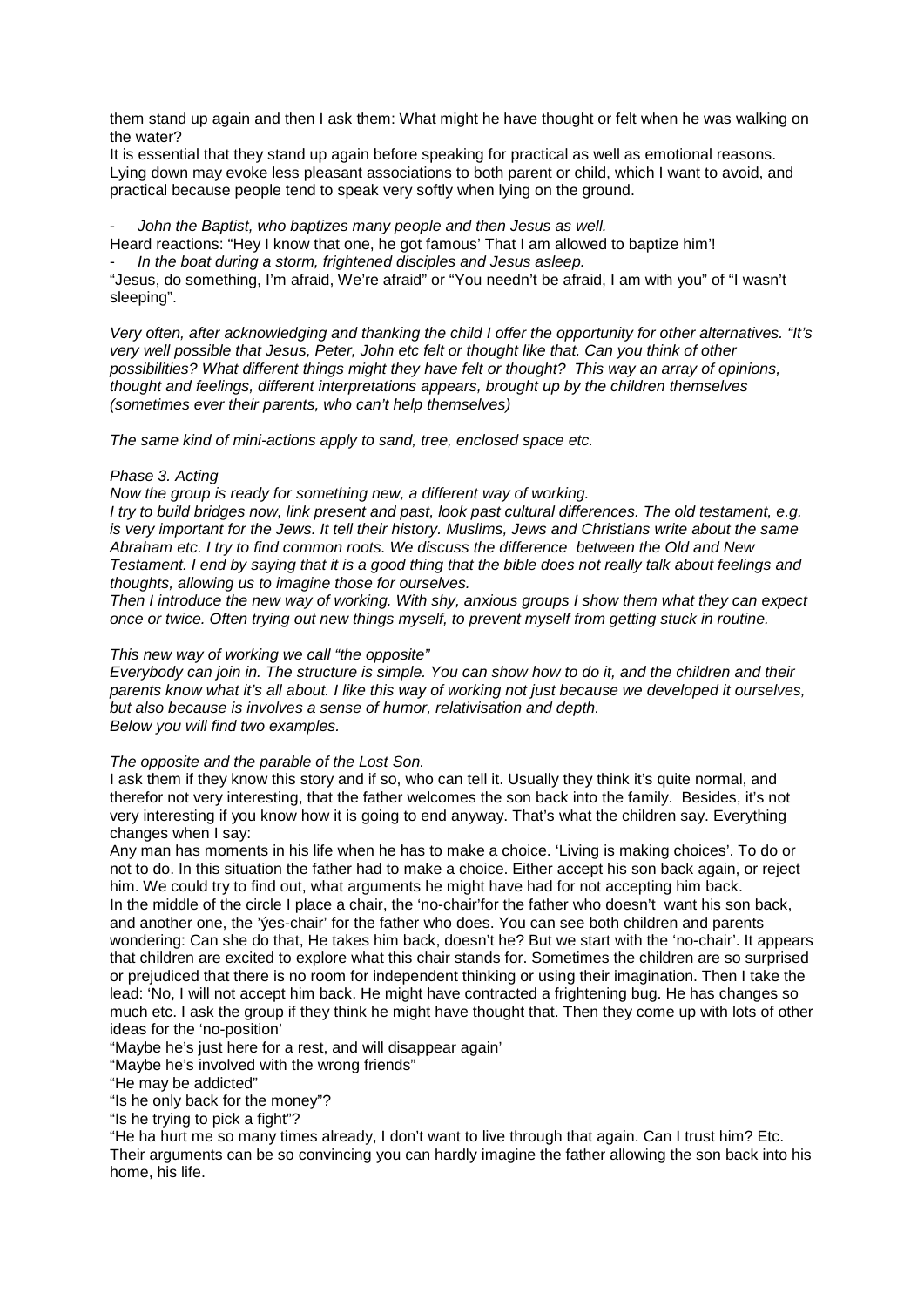*Not until the group runs out of possibilities for the no-position, we move on to the yes-chair. This because of the clear structure, and because of the fact that you want to end the story is it is written in the bible. I say: ' Well the father has plenty of arguments for not taking his son back, but the bible says he does anyway. What do you think he might have thought or felt when he made that decision?"* This time the children, nor their parents need encouragement:

'I've missed him so much, thank God he's alive"

"He looks so bad"

"How brave of him to come and face me"

"He hasn't forgotten me"

"My wife will be so happy"

"I've hoped so hard for so long, that he would come back"

*Then I ask: What did you notice in what the father said both in the no-chair and in the yes-chair? The answer: "In the no-chair he was afraid and in the yes-chair he loved him, he might have been torn between the two" etc.* 

*After that we read the bible passage and I ask them what strikes them now. Usually they notice quite a few things and talk about it and with interest and without holding back.*

*This way a boring old story becomes interesting again.*

*Sometimes you notice, as a director, that the parents make a link between the acting in this situation and their own real life, they identify with it as a parent, brother or sister or child. For this reason it is a good thing that the exercise has a lot of action and a simple structure.*

- *The opposite and the story of Jesus' temptations in the desert.* 

*Again we work with two chairs, the first one represents the temptations by the devil. You might call it the: "that doesn't sound bad chair". This chair will evoke many a funny moment in which we laugh a lot. Thoughts that have arisen on this chair:*

"I am so hungry, why not turn these stones into bread, otherwise I might die",

"Nobody will ever doubt my supernatural powers",

"Where is God now that I need him so badly" and

"What if every stone actually did turn into bread. There would be no more hunger in the world", sometimes followed by a moment of silence while this idea sank in.

*The other chair represents 'no' again:*

No I won't listen to the devil –

I won't do the devil a favour –

I only put my faith in God –

the devil will only make me do something else again –

God will not leave me alone, etc*.*

## *Phase 4. The sharing, reading the passage.*

*Finally, as I described before in the first example, I ask the group what parts of the story they knew and could apply in their own lives. Then we read the passage from the Bible, looking for the most striking and relevant parts after having done the exercises above. (intervention: What strikes you now in the text after what we just did?)*

#### 1.5 Group's process.

*Sometimes it is not necessary to find a way of working beforehand, the group itself may offer the relevant way.* 

*E.g. the last time, 2007, there was a group, part of which consisted of a number of girls, who were obviously determined not to take part. There appeared to be two "leader' girls who set the rules within this group. As there were girls from other primary schools as well, these did not confirm with these group rules, so they reacted naturally, from within themselves.*

*During the process of the meeting it became clear that in the previous preparation for their confirmation (due to a new pastor) the bible passages had been studied less than in the years before. The abstract theme that "God is Love" had been touched upon, but not explicitly; it had sort of been taken for granted. Only the children that went to protestant primary schools, appeared to know quite a lot about the bible. By coincidence, these were mainly boys. The funny thing was, that this time, unlike previous years, the boys enthusiastically volunteered their stories and to act out the situations, without any reservations. They clearly enjoyed showing off their superior knowledge. (bible-knowledge-*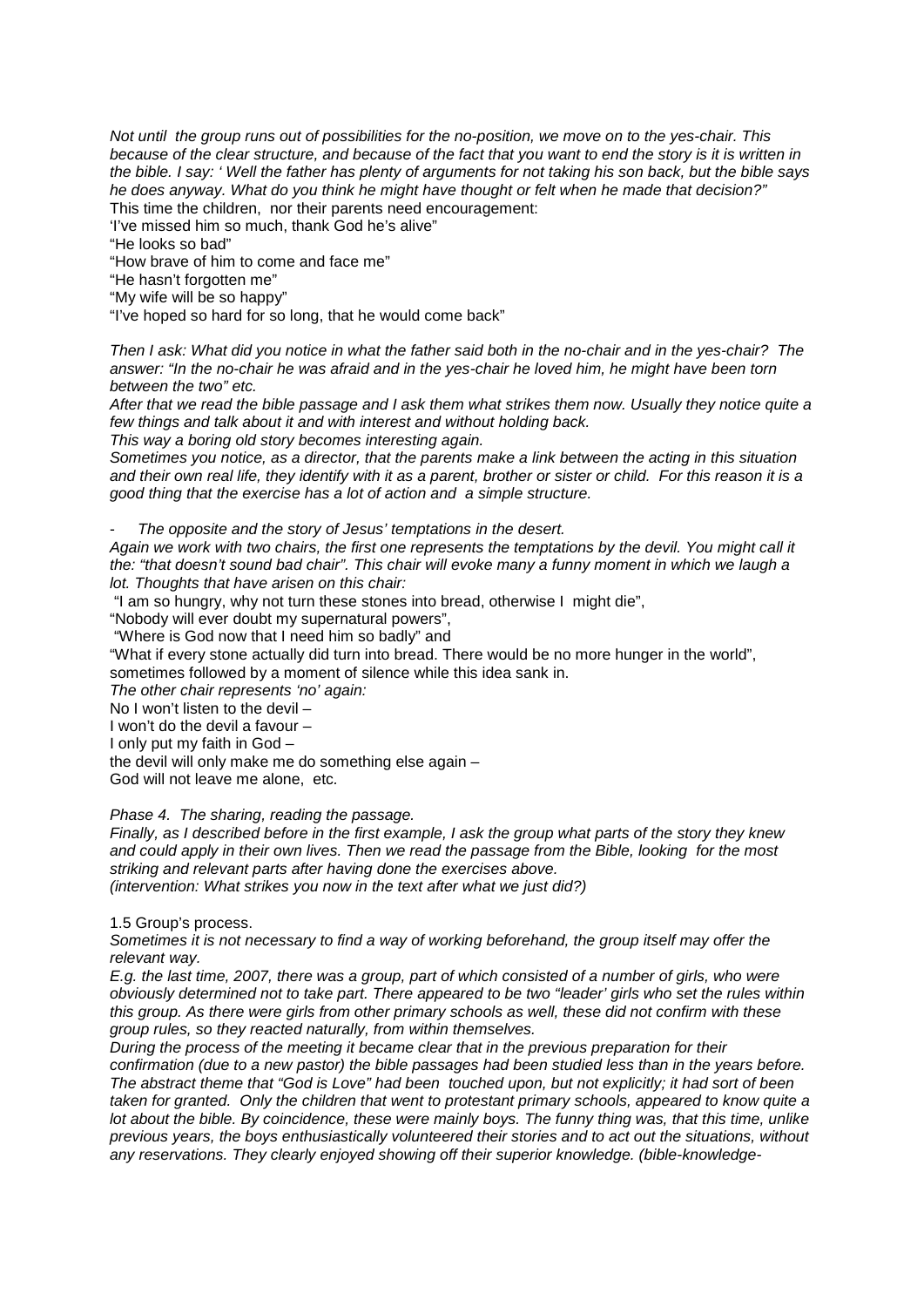*machoism!?) The quiet girls became even more silent, trying to keep up the appearance of not taking part by choice. I couldn't let this go on, so something had to happen.* 

*I asked: 'Okay boys, you know a lot of stories and I appreciate your enthousiasm, and it is obvious that the girls do not know any stories, because fewer stories have been taught this year. Do you know any stories about famous girls or women in the bible? Tell us about them, try to act out some of these stories. What could these women have felt or thought?* 

*Judging by their raised hands, the boys immediately knew lots of women. The non partaking group of girls was surprised. Eventually we saw quite a number of strong, brave women in our room. Mothers appeared to be proud about so many strong women, fathers were proud of the knowledge and guts their sons displayed. The girls warmed up to the situation and we had a long discussion about men and women in the bible afterwards.*

*2*

*Reflection.*

2.1.What makes me do this?

- *Having fun with stories with and by children.*

*From an early age, I used to tell stories to my younger sisters and neighbouring children. We made them up as we went along. I would tell them and they would add something. We used everything available to create a new world, wooden spoons, a match, dolls and sometimes cuddly toys. All these objects got a different name and* 

*function. Not even I knew where the story would take us and how it would end. We used to laugh a lot about naughty animals or children and cry about the sad things that could happen to them. One of the unwritten rules was, that every story had a happy ending. Sometimes it took a very long time to get there, because of all the difficult situations our main character would get caught up in.* 

*Fortunately no adults ever interrupted these 'sessions' even though they might have considered them too long. We would spend hours even days in our room or in the street, telling and completing the stories. Sometimes we were asked to keep it down a bit, and above all try to keep the stories a little less sad and emotional, as we would end our sessions red eyed from either laughing or crying, exhausted by the excitement. Together we created our own world, were open to each other's ideas and went along with the feelings our stories evoked. All the fun of these past experiences came back up again in my work with children as a improvisation-drama mother, lunch time volunteer in which the children and I made up stories, in very much the same way. It is amazing to see how imaginative and creative the children can be in trying to come up with a happy ending. It is a great way to pick up on underlying signals; how the other person is.* 

*It appeared that psychodrama, and in some ways bibliodrama may offer similar opportunities.*

- *Having fun in bibliodrama or psychodrama in a biblical context.*

*In bibliodrama with children (the way we do it) you tell and act out stories together. You work with personal memories, images, interpretations. You see the influence these stories or biblical persons may have on their lives. Children and adults enrich each other stories playfully without doctrine.*

## *- Believing, thinking and inspiring each other.*

*The bible, seen as a book written for people by people who believe in a God (a higher power) and in life after death ( as do I) offers a lot of food for thought. Especially since all kinds of human situations are described. And even though these stories are about people it is hardly ever explicitly mentioned how they may have felt or what they may have thought. This omission allows room for possible appreciation of imagination, life experience, empathy and suggestions of interesting chains of thought (very much like the traditional Jewish Midrasj).*

*Because the people in the bible have some kind of relationship with God (as do the children about to be confirmed and their parents) it is possible to bring God into play in any form of bibliodrama.*

- *New views/perceptions.*

*Bibliodrama involves children's minds, imagination, ingenuity , and sometimes even feelings. It is very often a completely new experience for the group members to be able to shift attention from one point of view to another. Dead and/or boring stories come to life. It's possible to feel what they felt, to see their troubles and happiness.*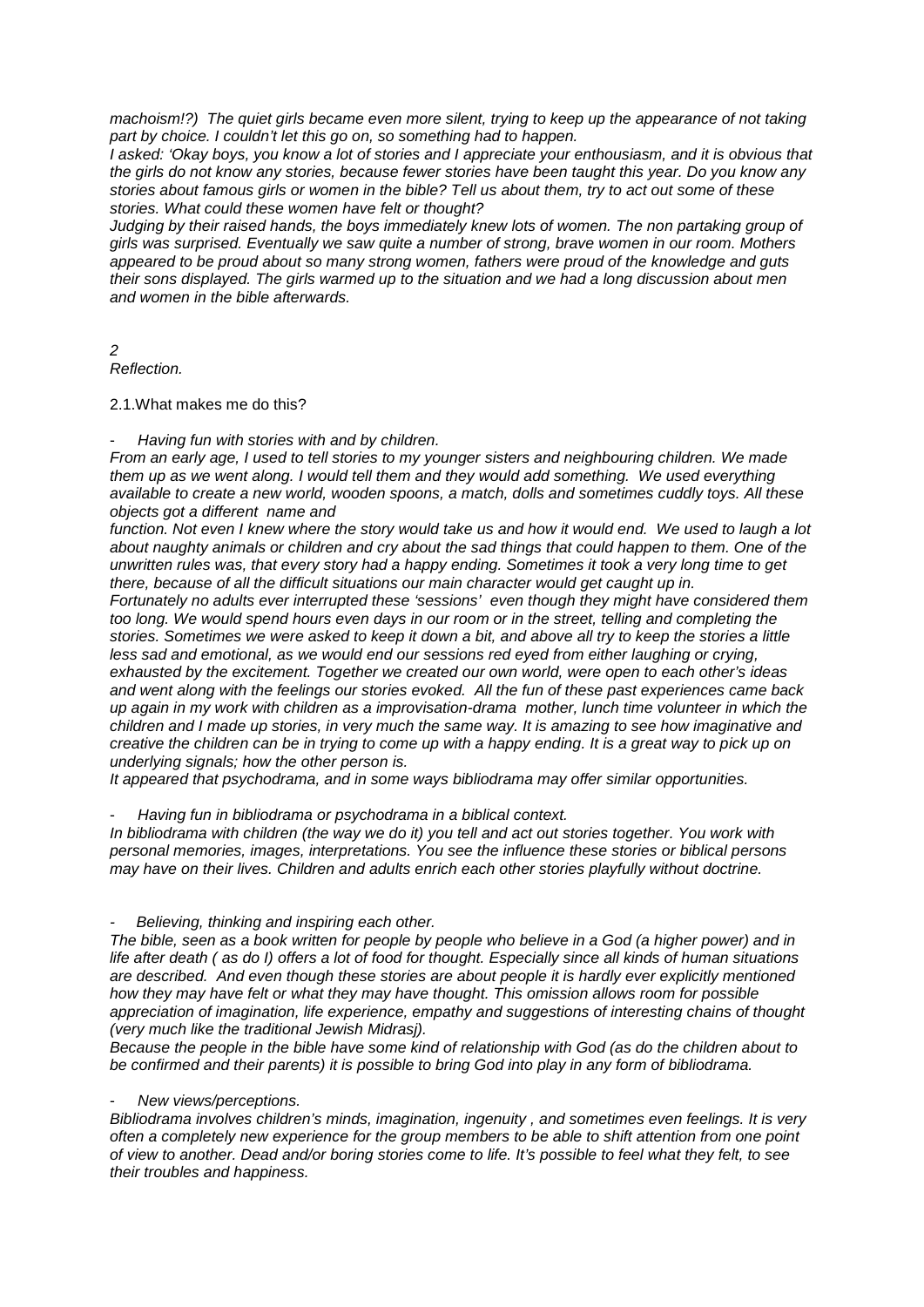*A higher goal for these evenings is that the children and their parents will pick up the bible when dealing with important moments is their lives. Realizing that they can fall back on their believe in a loving God. They may even find inspiration in the New Testament in which Jesus and his disciples lived according to this very belief: God is Love. They did not get involved in the situation of hostility and occupation (by the Romans) around them. Wars, cruelty, rising to power were no part of the way they looked at life. They looked at life from a more cosmic perspective, not dealing with material matters, they acted from their ideas of :love thy neighbour as thou lovest thyself.*

## 2.2. Human dilemmas

*All the questions that can be asked of the persons from the bible or of God himself are legitimate. Interesting to both children and adults, especially because they have usually not been asked before, because we never gave it another thought.* 

- *What would the lost son's brother have thought when he saw his father with his brother? What did he say, according the story? What might he have meant? Was there a mother involved? What would she have thought?*
- *What will Isaac have thought, when he went up the mountain with his father, but without a sacrificial animal?*
- *Josef's father, didn't you realize that, by favouring Josef you made your other children envious? Or didn't you realize you were favouring him?*

*These events can easily be imagined and understood, as we can imagine the dilemmas they had to*  face and apply their situations to our own. Of course it's easier for older people to do so with all their *life's experiences, but it is amazing to see how twelve-year-olds can adopt the character of a leader, e.g. Moses, or of a traitor or a victim.*

2.3 The desirable attitude for a bibliodrama with children director (from my point of view*)*

*It feels like a paradox, that you have to apply strict, even restricting rules to come to a fixed structure in a process that is meant to activate, creativeness, learning, imagination, respect and love in young people.* 

*This way of working does not allow for the "old fashioned" kind of teacher, who works from a position of superiority; he knows best, because of his experiences and education.*

*The director should be open minded towards the children's way of thinking and show respect for their input. Therefore it is advisable a director has the following skills:*

- *Be predictable and safe*
- *1. Explain the procedure before each different form of acting out and demonstrate it*
	- *2. Let each child be the protagonist for only a limited period of time.*
	- *3. See that you get as many protagonists as possible, but have them work in clearly structured and short situations. Try to keep it light-hearted.*
- *Allow room for more than one interpretation (avoid moralizing)*
- *Try to be the safe haven and try to create constructive and positive experiences with each other.*
- *Have children learning from each other.*
- *Don't force anything. In case they are reluctant show them some possibilities.*
- *Allow for the children imagination*
- *Try to involve those who do not always react primarily.*
- *Be sensitive towards emotional reactions deal with them appropriately.*
- *Be imaginative, flexible and ingenious. Have fun, laugh and show them that the people had fun in*  those days as well. They had a sense of humor too, they had their hopes and jokes. It wasn't *always serious in those days either.*
- *Approach the child positively, don't let it be the laughing-stock of those present. (Of course this applies to the parents as well) So, if necessary be able to put the words into a more positive light. Don't make it too heavy.*
- Ask open questions and do not put words into anyone's mouth.
- *Any kind of input is okay. Some of the best director's reactions are: "yes, that's possible' or 'it is possible that ....... felt/thought like that, what else can he have thought?"*
- *Read the relevant passage from the bible and discuss it afterwards, leaving room for anyone's input.*